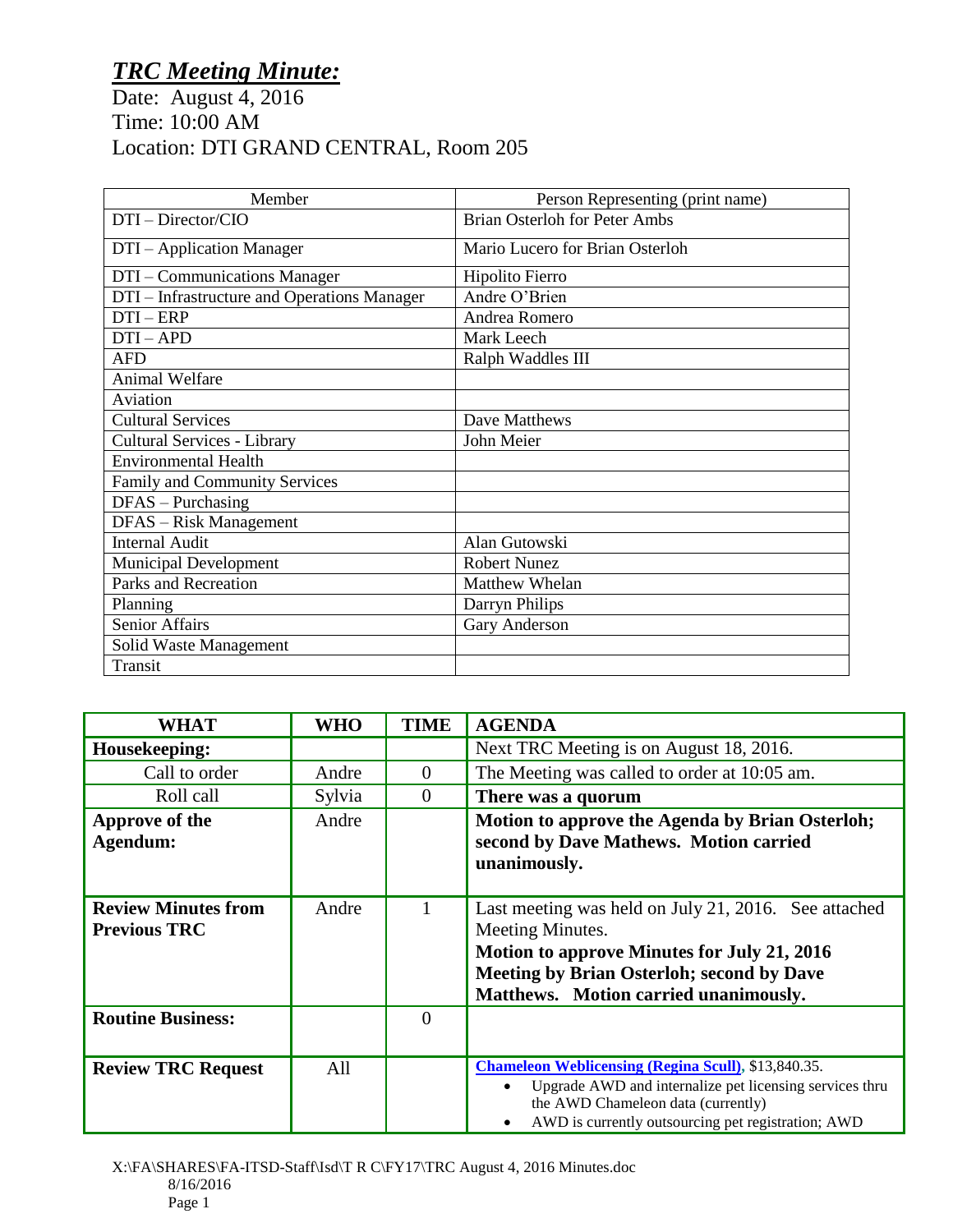|                                                                             |     |                | wants internalize pet lincensing by upgrading and adding<br>to our current software base to save on Budgetary<br>constraints, etc.<br>HLP, Inc. will and is currently providing the training<br>$\bullet$<br>under the current subscription<br>Will improve our Budgetary Expenses rate.<br>Motion to commence discussion by Brian Osterloh; seconded<br>by Dave Matthews.<br>No one from Animal Welfare attended the TRC Meeting to<br>present this request. Brian Osterloh, made a Motion to move<br>the next TRC Meeting.<br><b>Driver Monitoring System (Peter M. Ennen), \$11,580.00.</b><br>We are proposing to have New Mexico Interactive (NMI)<br>$\bullet$<br>develop a bi-weekly data feed of driver license data to be<br>uploaded into our existing Risk Management Information<br>System, Origami Risk. NMI is contracted with the State<br>of New Mexico to be a portal for all Motor Vehicle Data.<br>Risk Mgt. needs current information about the status of<br>$\bullet$<br>City Operator Permit holders' New Mexico Driver |
|-----------------------------------------------------------------------------|-----|----------------|-----------------------------------------------------------------------------------------------------------------------------------------------------------------------------------------------------------------------------------------------------------------------------------------------------------------------------------------------------------------------------------------------------------------------------------------------------------------------------------------------------------------------------------------------------------------------------------------------------------------------------------------------------------------------------------------------------------------------------------------------------------------------------------------------------------------------------------------------------------------------------------------------------------------------------------------------------------------------------------------------------------------------------------------------|
|                                                                             |     |                | Licenses.<br>Increased efficiency in Risk operations. We currently<br>process this data manually and it will be automated when<br>this project is complete.<br>Motion to commence discussion by Brian Osterloh; second by<br>Andre O'Brien.<br>Andre O'Brien provided the discussion/presentation for this<br>TRC Request. There were no questions from the Committee.<br>Call to Order by Brian Osterloh. Motion carried unanimously                                                                                                                                                                                                                                                                                                                                                                                                                                                                                                                                                                                                         |
| <b>Review and Approval of</b><br>Policies, Procedures &<br><b>Standards</b> | All | $\overline{0}$ | <b>Information Technology Commodities</b><br>Information<br><b>Technology Commodit</b><br>Motion to commence discussion by Brian Osterloh; second by<br>Ralph Waddles III.<br>Presentation was presented by Andre O'Brien. Andre O'Brien<br>answered questions and concerns from the Committee.<br>Dave Matthews, and Brian Osterloh requested in addition<br>Bomgar and Dell PC would remote support geographically,<br>and needed to be included.<br>Call to question by Brian Osterloh. Motion carried<br>unanimously.<br><b>E-Mail Archiving</b><br>E-Mail Archiving<br>$8-2$ , docx<br><b>Motion to Approve by Brian Osterloh; second by</b><br>Dave Matthews. Motion carried unanimously.<br>With the condition to include Bomgar.<br>Call to question by Brian Osterloh. Motion carried<br>unanimously.                                                                                                                                                                                                                                |